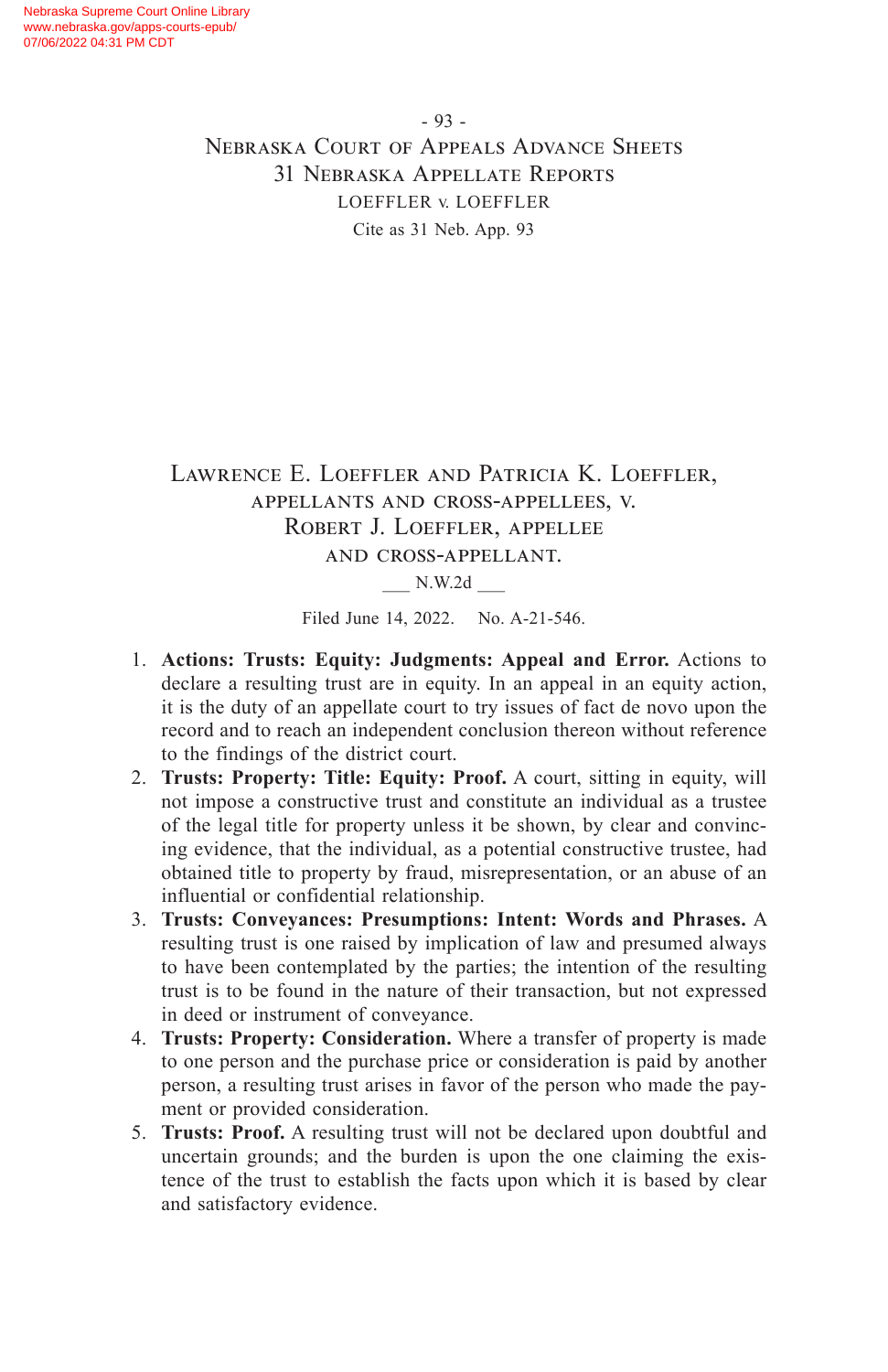- 6. **Trusts: Words and Phrases.** Where the alleged trust relationship is just as consistent with that of a gift or loan, courts will not ordinarily impress a resulting trust.
- 7. **Appeal and Error.** An appellate court is not obligated to engage in an analysis that is not necessary to adjudicate the case and controversy before it.

Appeal from the District Court for Boone County: RACHEL A. DAUGHERTY, Judge. Affirmed.

David A. Domina, of Domina Law Group, P.C., L.L.O., for appellants.

Jennifer D. Tricker and Spencer R. Murphy, of Baird Holm, L.L.P., for appellee.

RIEDMANN and WELCH, Judges.

RIEDMANN, Judge.

### **INTRODUCTION**

Lawrence E. Loeffler (Larry) and Patricia K. Loeffler appeal the order of the district court for Boone County which denied their claim for quiet title, partition, constructive trust, conversion, and accounting. Robert J. Loeffler cross-appeals. For the reasons that follow, we affirm the district court's decision.

#### **BACKGROUND**

Larry and Patricia, the appellants, filed a complaint on February 1, 2019, alleging that Larry and Robert formed a land purchasing joint venture in 1999 in order to purchase the family farm from their mother. According to the complaint, Larry's name was not included on purchase documents or the mortgage so that Robert would be in the best position to buy Larry's interest in the event of Larry's death, without Robert's having to do business with Patricia. Regardless, the farm would be owned by Larry and Robert as tenants in common, each owning a one-half interest. Larry and Patricia asserted that Robert held their portion of the land in a constructive trust and sought an order from the court directing him to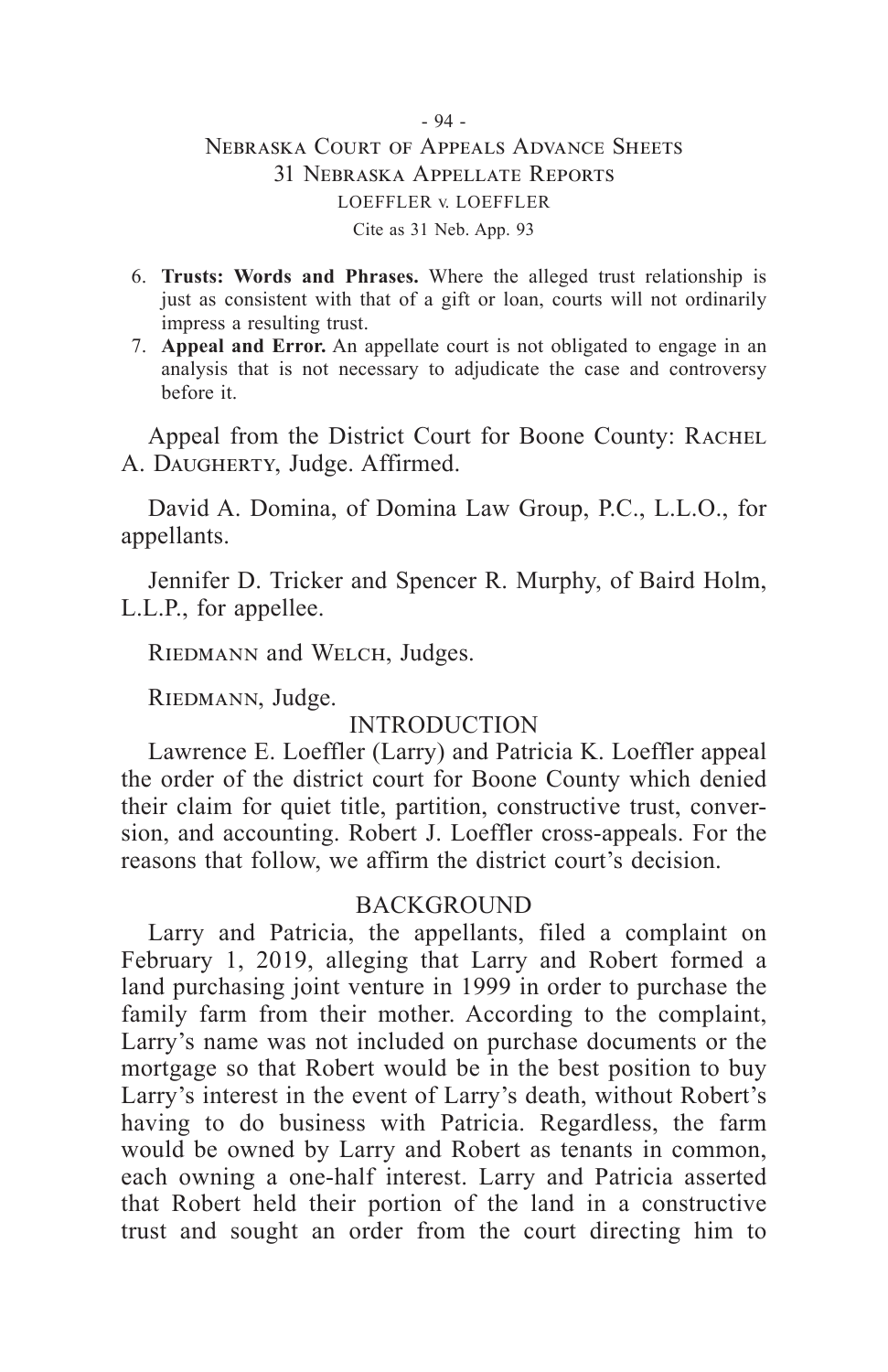convey their portion to them, quieting title in their names, and thereafter partitioning the land.

Robert filed an answer, asserting that he was the sole owner of the farm and that Larry had no ownership interest in the property. He also asserted various affirmative defenses, including the statute of frauds. Trial was held on February 9, 2021, and the following evidence was adduced.

## *Undisputed Evidence.*

Walter Loeffler and Lenore Loeffler had five children; in birth order, they are Marcine Jacobson, Larry, Robert, Marla Loeffler, and Mark Loeffler. The land in dispute is farmland located in Boone County, Nebraska. It has been in the Loeffler family since 1886. Walter predeceased Lenore, leaving her as the sole owner of the farm. Sometime after Walter died, Lenore expressed a desire to sell the land.

Lenore sold the farm in 1999, and Robert's name was on all the closing documents. Lenore retained a life estate, continuing to live on the farm until approximately 2010. Both prior to and after the sale, the farmland was leased to a tenant who paid cash rent. In 2012, Robert began farming approximately 70 acres of the farm, and the other half became part of the U.S. Department of Agriculture's Conservation Reserve Program (CRP).

Robert maintained a ledger in which he kept track of farming expenses. According to the ledger, in years that the farm operated at a deficit, from approximately 1999 through 2011, Larry paid half of the operating deficit and Robert paid the other half. In years there was a profit, Robert wrote "I owe" in the ledger.

Other undisputed facts include that Larry and Patricia were married at the time Lenore sold the land in 1999, although they did eventually divorce in 2006. Lenore passed away in 2013.

#### *Robert's Version of Events.*

According to Robert, he purchased the farm from his mother, Lenore, in 1999, with the intent to pass it on to his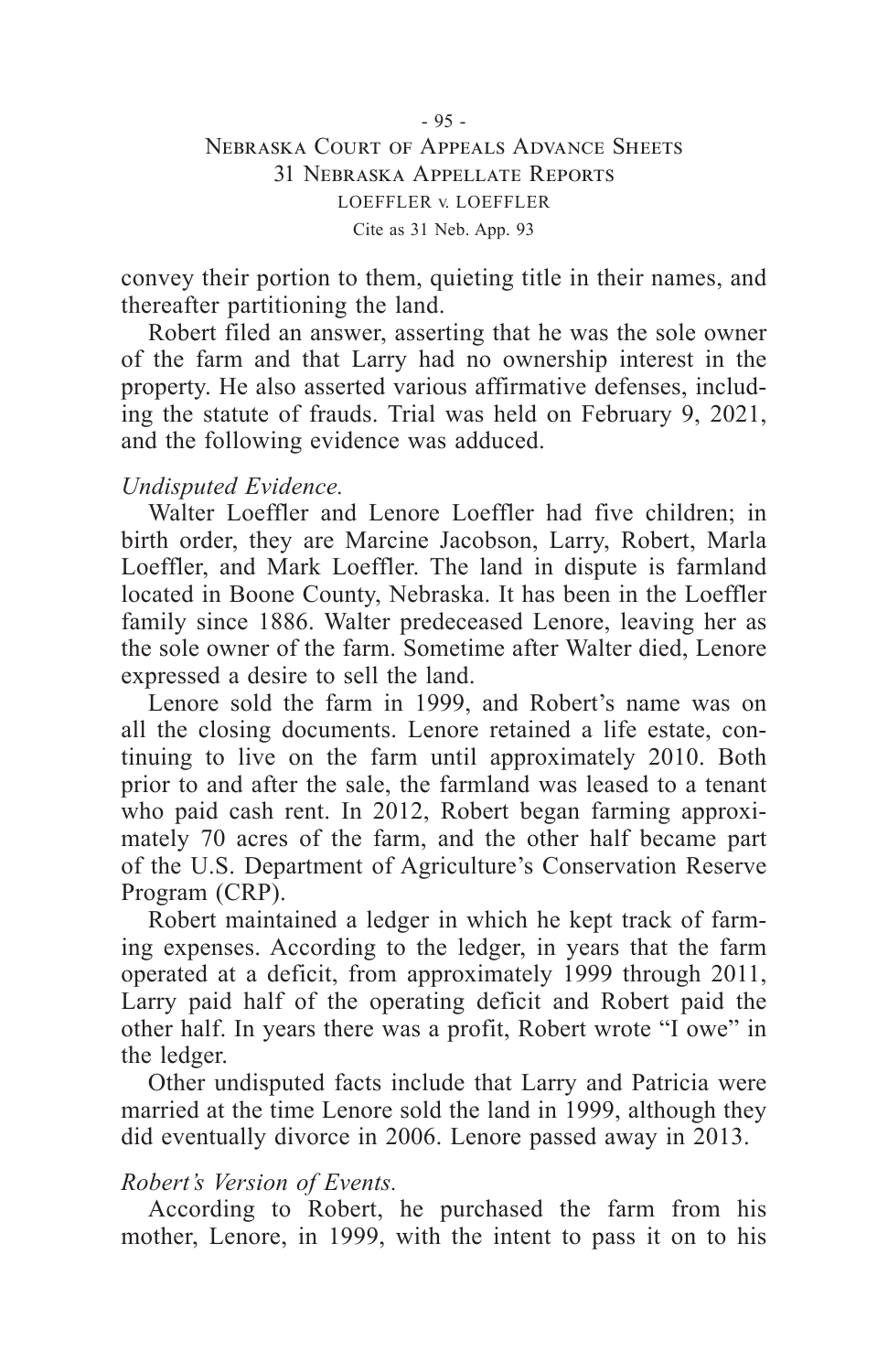son. Larry did not offer to purchase the farm with Robert, nor would Robert have accepted such an offer. The farm's purchase price was \$134,000, with a \$10,000 downpayment paid by Robert. He described a document written by Lenore prior to her passing that stated, "'Bob bought. Signed papers July 31st, 1999.'"

Since 1999, Robert has managed the farm. He was the one who dealt with the farm tenants and negotiated the agreements with them. He also has been the one responsible for upkeep on the farm, including fixing fences, placing tin on the roof of the house, jacking up the foundation, adding a stair rail on the house stairs, removing trees, mowing the grass, and removing the snow. Larry did not help with any of this. Robert was also the one responsible for making all payments on the land, which included paying the mortgage, insurance, and taxes.

Regarding the deficit payments received from Larry, Robert stated that those payments were loans. According to Robert, prior to selling the farm, Lenore asked Robert if his two brothers, Larry and Mark, would be willing to loan Robert money if the farm operated at a deficit. Mark declined to loan Robert the money because Mark had just bought an acreage. Larry, however, agreed that he would loan Robert one half of each year's deficit. Larry agreed to this because he could get better interest from Robert than he could at the bank and he did not want Patricia to know he had that money. No interest rate was agreed to by Larry and Robert, nor was a promissory note signed, but the agreement was to pay back 100 percent of the loans with a reasonable interest rate. The loan became due once the farm was paid for in full; the farm was paid off in 2020.

Robert maintained a ledger for three reasons: to show profits and losses, for tax purposes, and to track how much Larry had loaned him. Robert started the ledger in September 1999, and the final year accounted for was 2015. The first page indicates "Pd 10,000 down - July - 1999." The ledger tracked loan payments, taxes, insurance, rental income from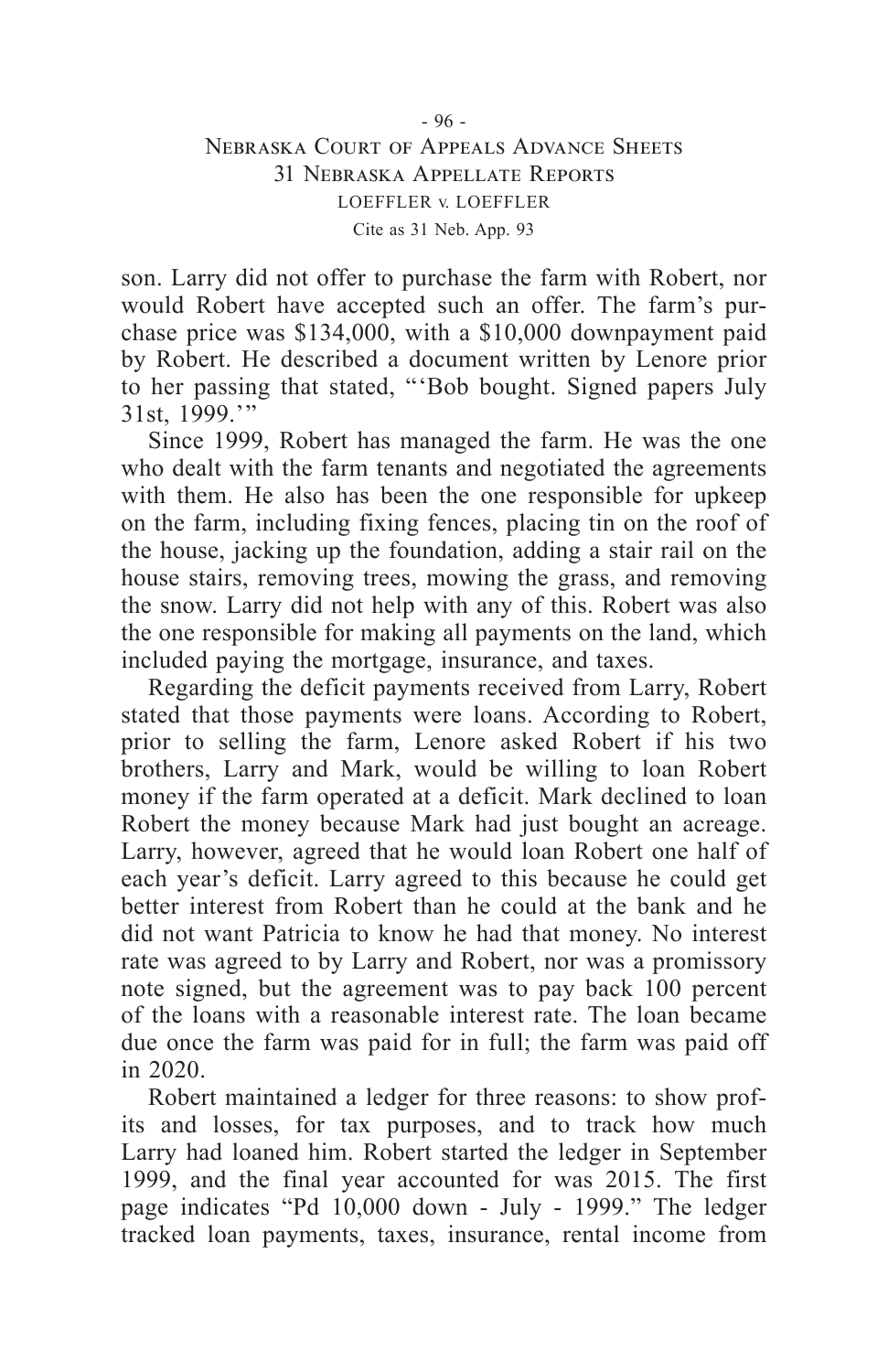the tenant, farm repair receipts, et cetera. After calculating expenses and income, Robert determined what the deficit or profit would be for the year. For example, in 2000, the farm operated at a deficit of approximately \$4,361. Larry loaned him \$2,200 to help pay expenses on the farm, including the mortgage. Robert was responsible for the ledger, and he kept it at his house. In the ledger, Robert used words such as "Larry paid," "Larry owes," "[a]piece," and "I owe" regarding how much each brother would be responsible for that year.

Regarding the CRP, Robert testified he got the idea to enroll in the program after attending a party. Robert sat across the table from the manager of the office that "control[s] the CRP and . . . grasses." The manager explained the benefits of the CRP, and she invited Robert to the office to fill out paperwork and see the price per acre that Robert could get under the program. After filling out the paperwork, the price per acre was \$134. To comply with the CRP, Robert had to sow the land with specific seeds, and Larry helped procure those seeds through his lawn care business connections. According to the ledger, Robert repaid Larry \$5,125 for purchased CRP seed. Robert rented the equipment necessary to plant the seed and proceeded to do so. It was necessary for Robert, instead of the previous tenant, to start farming the other section of land because otherwise half of the CRP proceeds would go to that tenant.

The first time Robert became aware that Larry was claiming an ownership interest in the farm was in 2014 when Robert was advised by the CRP office staff that Larry had called, demanding that his name be added to the CRP contract. That began a series of conversations between Larry and Robert in which Robert tried to repay the loan. When that failed, Robert made some settlement offers in order to avoid litigation.

#### *Larry's Version of Events.*

According to Larry, he purchased the farm with Robert as co-owners. Robert had requested the farm be in his name,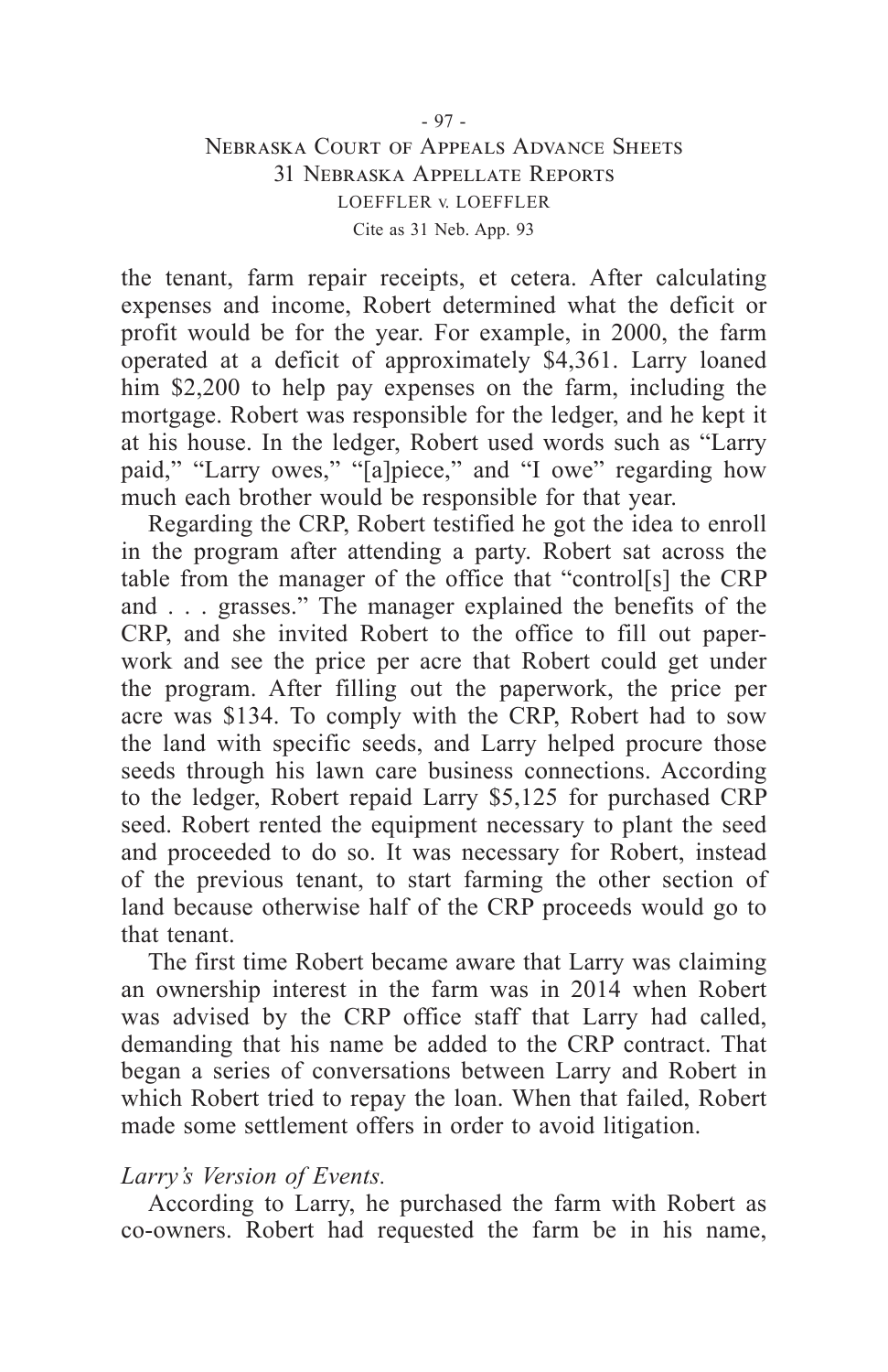so Robert signed the closing statement, the promissory note, and the mortgage and he received the deed. Larry was present at the closing. Larry paid half of the downpayment, but was unable to state in his deposition how he paid the \$5,000; however, at trial, he testified that he recalled paying \$5,000 in cash to Robert days after the closing. Robert never asked Larry to loan him money, nor did he discuss an interest rate, repayment terms, repayment date, or any particulars of a loan. In contrast, in 2006, Larry loaned between \$28,000 and \$30,000 at 6 percent interest to Lenore, with the remaining balance paid by Lenore's estate upon her death.

Larry testified that he performed maintenance work on the farm and house, repairing the foundation on the barn, rebuilding the cellar door, cleaning up trees on the property, screwing down the tin roof on the barn, fixing the roof on the house, and laying linoleum in the kitchen. Sometimes this work was done with Robert, and sometimes Larry completed it by himself. Both prior to and after the 1999 sale, Larry stored personal property in the barn.

Larry determined that the rent paid by the cash tenant was low and that the farm could make more money by participating in the CRP. Larry "did the foot work" on the CRP to identify the requirements to participate in the program. Larry's handwriting is throughout exhibit 29, a series of documents involving enrollment in the CRP, even though Robert is the one who signed the documents. Larry purchased approximately \$5,000 worth of seed to comply with the requirements of the CRP, and he was paid back by the farm. Half of the farm was placed in the CRP, and half was farmed by Robert by agreement between the brothers. Robert agreed to pay the same rent as the CRP allowed per acre, resulting in the farm paying for itself.

When the farm started making money, Larry stated, "I asked to get — to be paid back for it for what the extra money that was coming in, and [Robert] always had a reason. He didn't have his checkbook with him." The first time Larry heard of a loan versus a partnership was when he received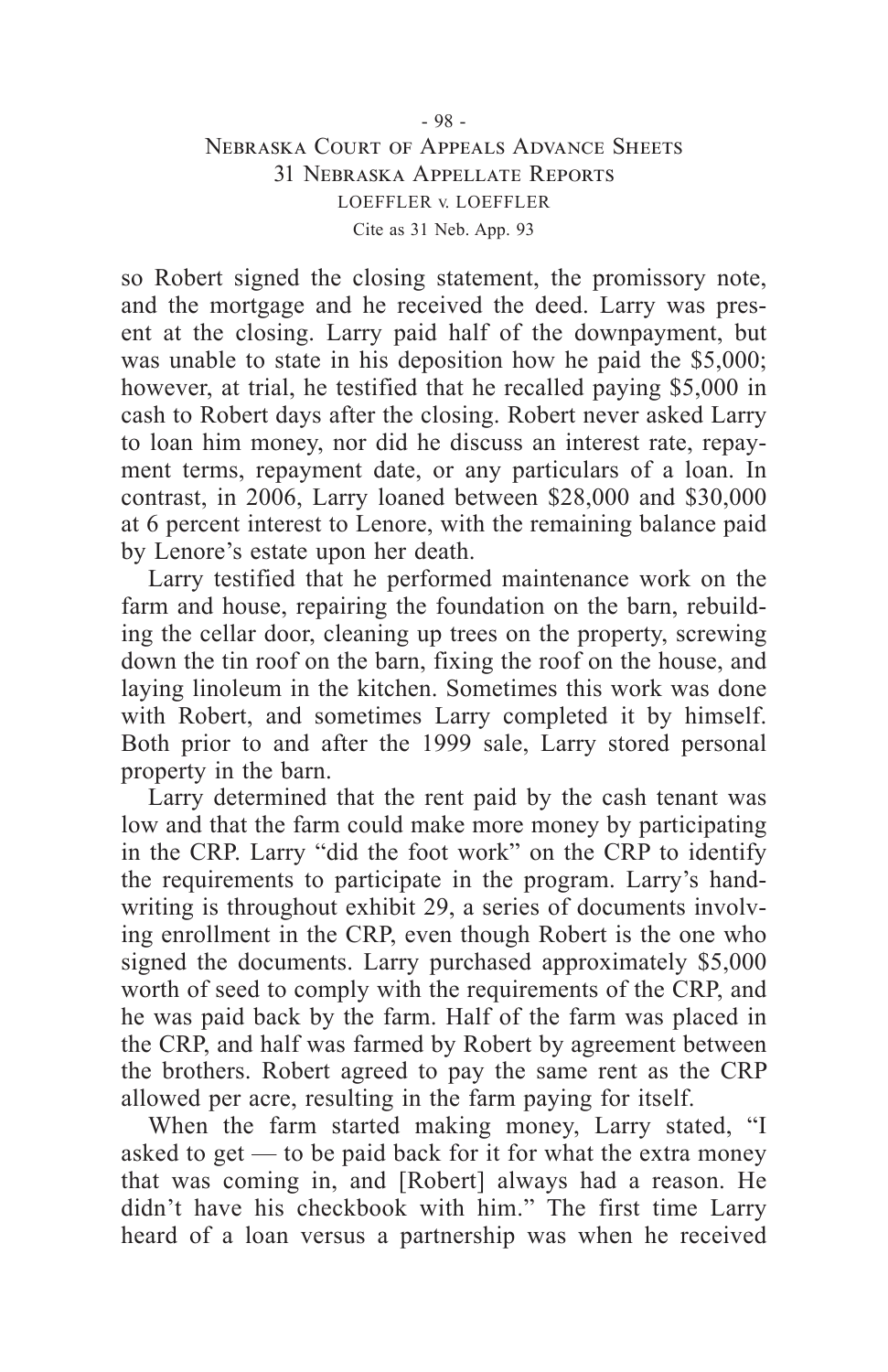a letter from Robert's attorney offering to pay him \$20,000 for the money he had loaned Robert.

The brothers engaged in a series of email communication in 2016, in which they discussed the price of the farm for purposes of one of them "buying the other one out." Despite Larry's claim of ownership, when he took out a mortgage on an acreage in 2013, he did not list the farm as an asset in his application materials, nor did he include it as owned property during his divorce proceedings in 2006.

#### *Marla's Testimony.*

The only other witness to testify was Marla, called by Robert's attorney. She testified that after their father, Walter, passed away, Robert helped manage the farm and house. She referred to him as "Mom's right-hand man." According to Marla, around the time that Robert purchased the farm, Larry told her that he was loaning money to Robert. She was uncertain of the amount, but stated Larry's reason for doing so was because he could get better interest from Robert and he did not want Patricia to know he had that money. The better interest rate was the same reason that Larry loaned Lenore money while she was alive. The first time Marla heard Larry claim ownership in the farm was in 2015.

#### *District Court Decision.*

Following the trial, the district court issued an order finding that Larry and Patricia "failed to prove by clear and convincing evidence that [Robert] obtained the title to the property by fraud, misrepresentation, or an abuse of an influential or confidential relationship." The district court, therefore, denied Larry and Patricia's request for the imposition of a constructive trust.

The court further noted in its order that Larry and Patricia argued in their written closing argument that the parties intended to create a resulting trust. It rejected this argument, stating that "[a]s to the allegation of a resulting trust, even if the [c]ourt were to accept Larry's version of events,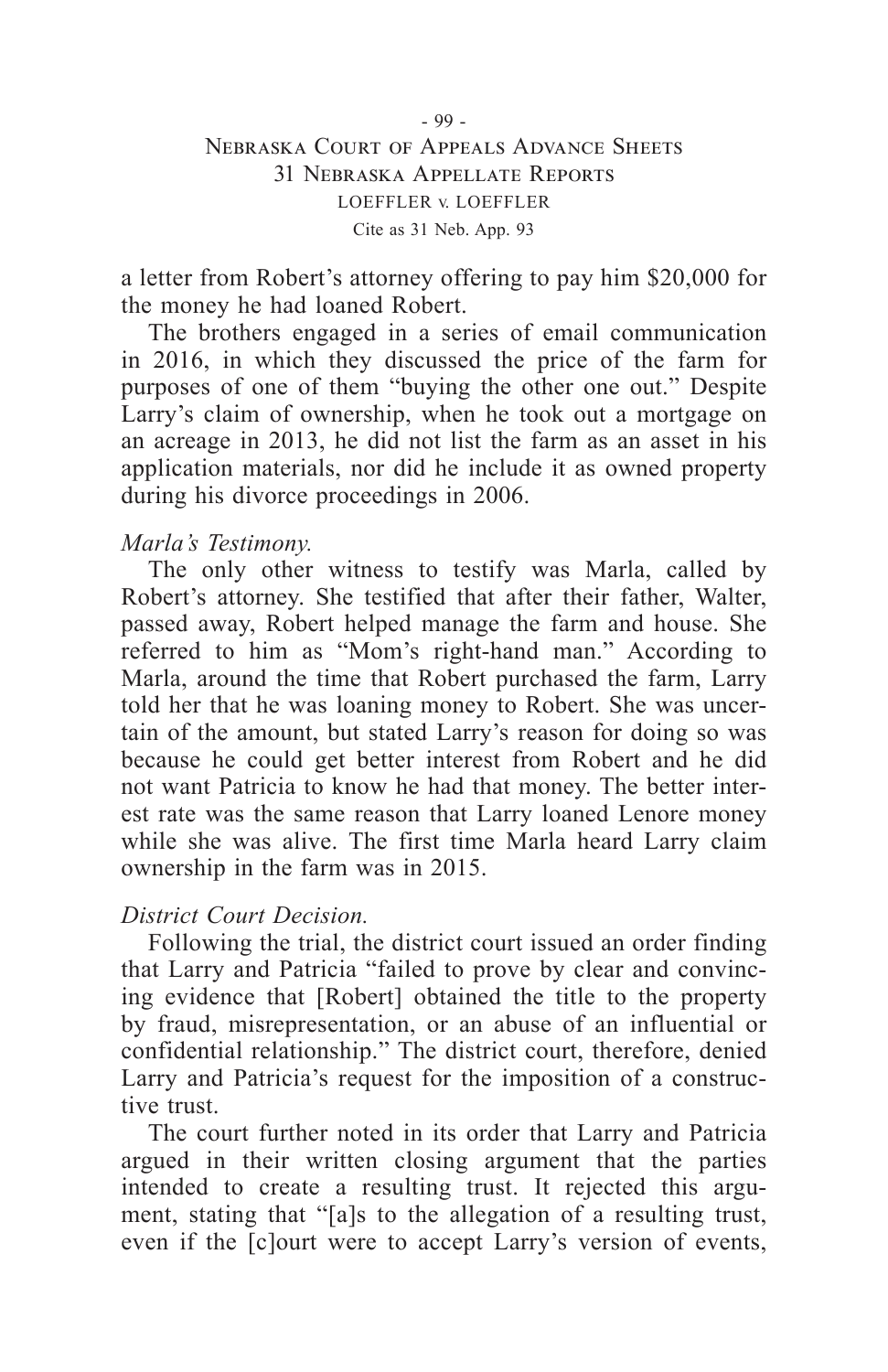the evidence is that the brothers had an oral agreement to transfer property. Under the circumstances, this oral agreement does not withstand the statute of frauds." Based on the district court's findings that no trust, constructive or resulting, should be imposed and that Larry and Patricia have no ownership interest in the farm, the remaining causes of action were denied. Larry and Patricia timely appealed.

#### ASSIGNMENTS OF ERROR

The appellants assign that the district court erred in (1) failing to recognize that fraud at the outset is not required to prove a resulting trust and failing to find that a resulting trust was proved, (2) disregarding Patricia's interrogatory answer testimony without a basis to do so, (3) dismissing the complaint, and (4) failing to award rents and profits to the appellants. Robert cross-appeals, assigning that the district court erred in failing to dismiss the case because the allegations in the complaint are time barred by the statute of limitations.

#### STANDARD OF REVIEW

[1] Actions to declare a resulting trust are in equity. *Malousek v. Meyer*, 309 Neb. 803, 962 N.W.2d 676 (2021). In an appeal in an equity action, it is the duty of this court to try issues of fact de novo upon the record and to reach an independent conclusion thereon without reference to the findings of the district court. *Id*.

#### ANALYSIS

#### *Oral Contract for Land and Resulting Trust.*

The appellants assign that the district court erred in failing to recognize that fraud at the outset is not required to prove a resulting trust and in failing to find a resulting trust was proved. In their complaint, the appellants proceeded under a theory of constructive trusts. However, following trial, but before written closing arguments were due, the Nebraska Supreme Court released *Dreesen Enters. v. Dreesen*, 308 Neb. 433, 954 N.W.2d 874 (2021).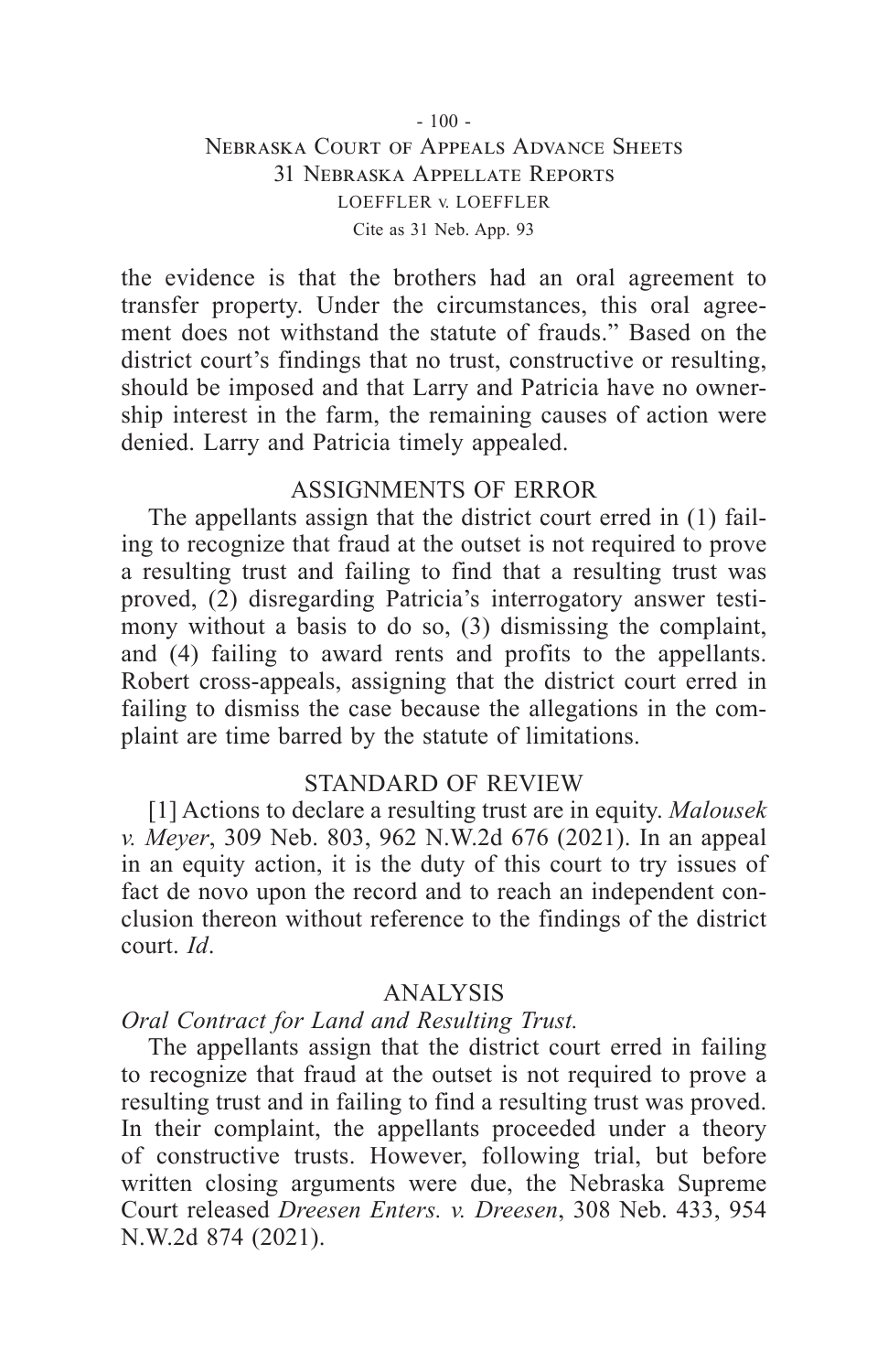[2] In *Dreesen Enters. v. Dreesen, supra*, the Supreme Court held that a court, sitting in equity, will not impose a constructive trust and constitute an individual as a trustee of the legal title for property unless it be shown, by clear and convincing evidence, that the individual, as a potential constructive trustee, had obtained title to property by fraud, misrepresentation, or an abuse of an influential or confidential relationship. Because the movant in *Dreesen Enters*. knew that the property would not be titled in her name and voiced no objection, she was unable to meet her burden of proof and the court refused to impose a constructive trust.

Apparently recognizing the obstacle that the *Dreesen Enters*. opinion posed, the appellants argued in their written closing argument that a resulting trust was formed. The district court's order addressed constructive trusts, resulting trusts, and oral contracts for land. The district court found that the appellants failed to prove by clear and convincing evidence that Robert obtained the title to the property by fraud, misrepresentation, or an abuse of an influential or confidential relationship. Thus, a constructive trust was not formed.

As to the allegations of a resulting trust, the district court found that even if it accepted Larry's version of the events, the evidence established an oral agreement to transfer the property, which would be precluded by the statute of frauds. To the extent that the district court viewed the statute of frauds as a bar to a resulting trust, we disagree with its analysis. See *Reetz v. Olson*, 146 Neb. 621, 20 N.W.2d 687 (1945) (resulting trusts are exempt from statute of frauds). However, in our de novo review of the record, we determine that Larry failed to establish the existence of a resulting trust by clear and convincing evidence.

As an initial matter, we find that the appellants have abandoned their claim regarding constructive trusts, and we do not address the district court's order in regard to this claim. Additionally, we find no merit in the appellants' assertion that the district court required fraud at the outset to prove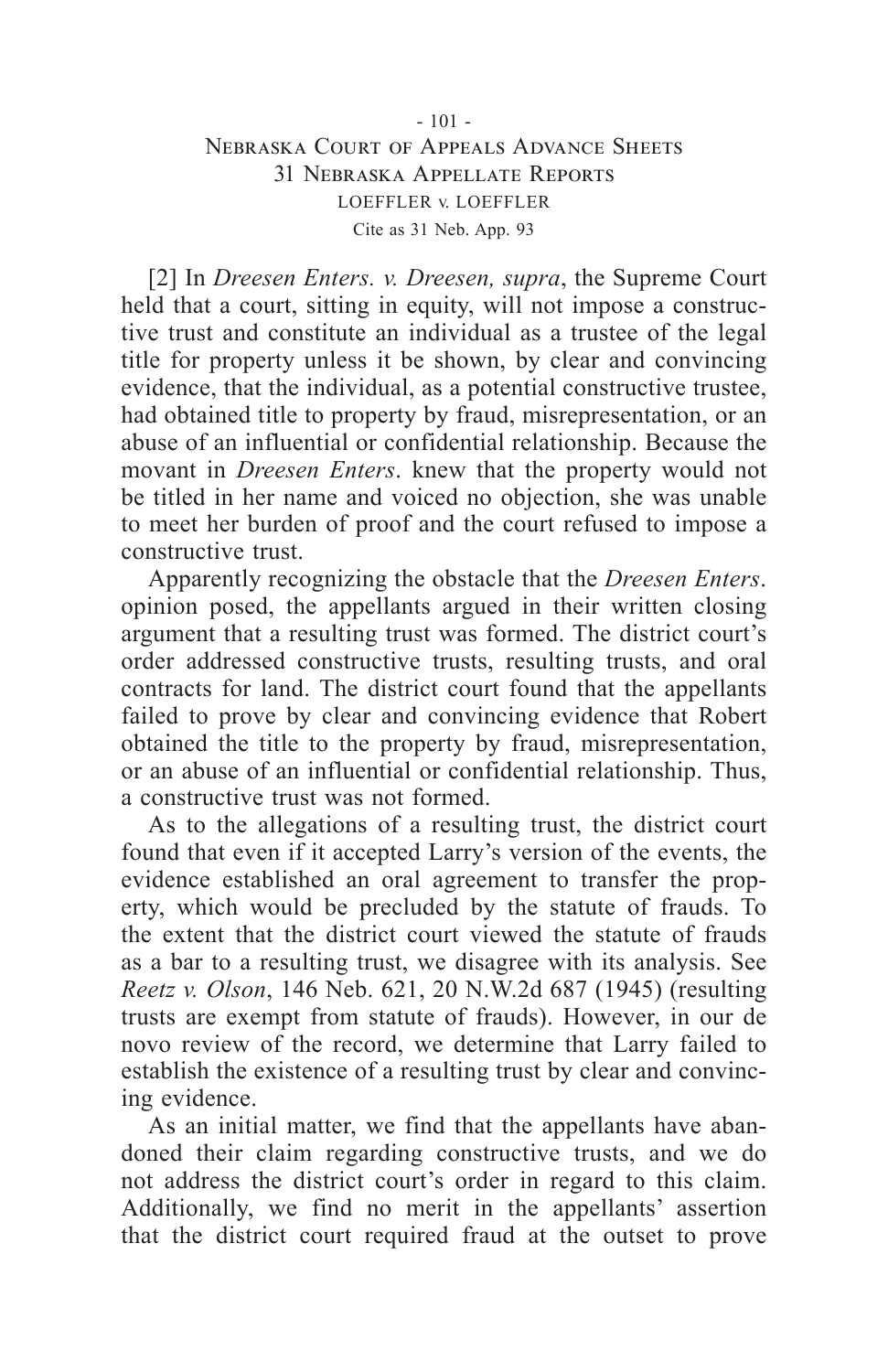a resulting trust. The district court's discussion of fraud is clearly relating to its analysis of constructive trusts and is an accurate application of *Dreesen Enters. v. Dreesen, supra*. We now turn to the issue of a resulting trust.

[3-6] A resulting trust is one raised by implication of law and presumed always to have been contemplated by the parties; the intention of the resulting trust is to be found in the nature of their transaction, but not expressed in deed or instrument of conveyance. *Malousek v. Meyer*, 309 Neb. 803, 962 N.W.2d 676 (2021). Where a transfer of property is made to one person and the purchase price or consideration was paid by another person, a resulting trust arises in favor of the person who made the payment or provided consideration. *Id*. The court will impose a resulting trust when the circumstances surrounding a conveyance make it clear that the parties intended such a result. *Id.* A resulting trust will not be declared upon doubtful and uncertain grounds; and the burden is upon the one claiming the existence of the trust to establish the facts upon which it is based by clear and satisfactory evidence. *Biggerstaff v. Ostrand*, 199 Neb. 808, 261 N.W.2d 750 (1978). Where the alleged trust relationship is just as consistent with that of a gift or loan, courts will not ordinarily impress a resulting trust. *Id*.

In *Malousek v. Meyer, supra*, the trial court found that an estate's special administrator had not met his burden of showing a resulting trust for a boat. On appeal, the Supreme Court reversed, recognizing its duty to try issues of fact de novo to reach a conclusion independent of that of the trial court. The evidence was undisputed that the decedent had paid for the boat, that she had another person sign the purchase agreement, and that she had a third person sign the title. The trial court found that the special administrator failed to establish the elements of a resulting trust and had not rebutted the presumption that it was a gift to the title owner. On appeal, the Supreme Court explained that the decedent titled the boat in the name of another for reasons that benefited her and that she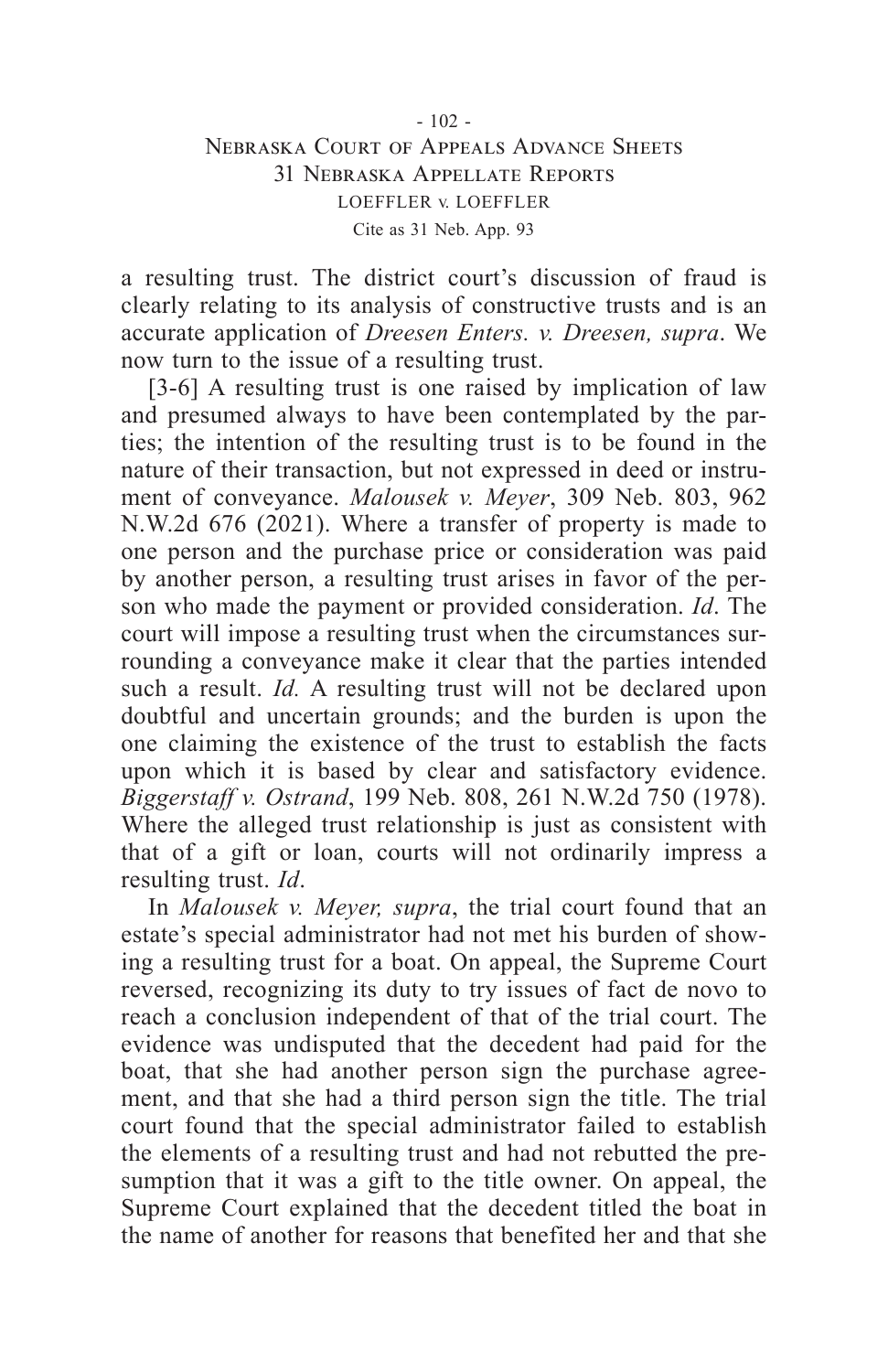paid all the major expenses associated with boat ownership. *Id*. Consequently, the court determined that the title owner held the boat in a resulting trust for the decedent's estate.

Conversely, here, the appellants failed to prove by clear and satisfactory evidence that Larry and Robert intended to create a resulting trust. Unlike *Malousek v. Meyer, supra*, Larry produced no evidence that having the land titled in Robert's name was beneficial to Larry. Rather, Larry testified that he and Robert decided they would put the farm in Robert's name "as [Robert] requested" and that they would "move forward from there." Larry later explained that Robert did not want to have to deal with Patricia in the event something happened to Larry. Furthermore, there is no clear and satisfactory evidence that Larry paid half of the downpayment. Robert contends that Larry did not pay any of the downpayment, and the ledger does not reflect any part of the downpayment being made by Larry. Larry testified in his deposition that he paid half of the downpayment, but he could not remember if it was paid by cash or check; however, at trial, he testified that he remembered producing cash.

Larry relies heavily upon the notations Robert made in his ledger to prove that each brother paid half of the funds necessary to buy the farm; however, equal contributions also support Robert's position that Larry agreed to loan him half of each year's deficit and the ledger was a method of keeping track of this amount. Keeping in mind that the intention of the resulting trust is to be found in the nature of the transaction, we find the nature of this transaction does not support a finding that a resulting trust was intended. See, e.g., *Malousek v. Meyer*, 309 Neb. 803, 962 N.W.2d 676 (2021) (resulting trust found where decedent had boat titled in name of another for purposes beneficial to decedent and decedent continued to pay costs associated with boat); *Reetz v. Olson*, 146 Neb. 621, 20 N.W.2d 687 (1945) (resulting trust found in favor of person paying cost of school lease where lease was put in name of another because payor was ineligible to bid on lease).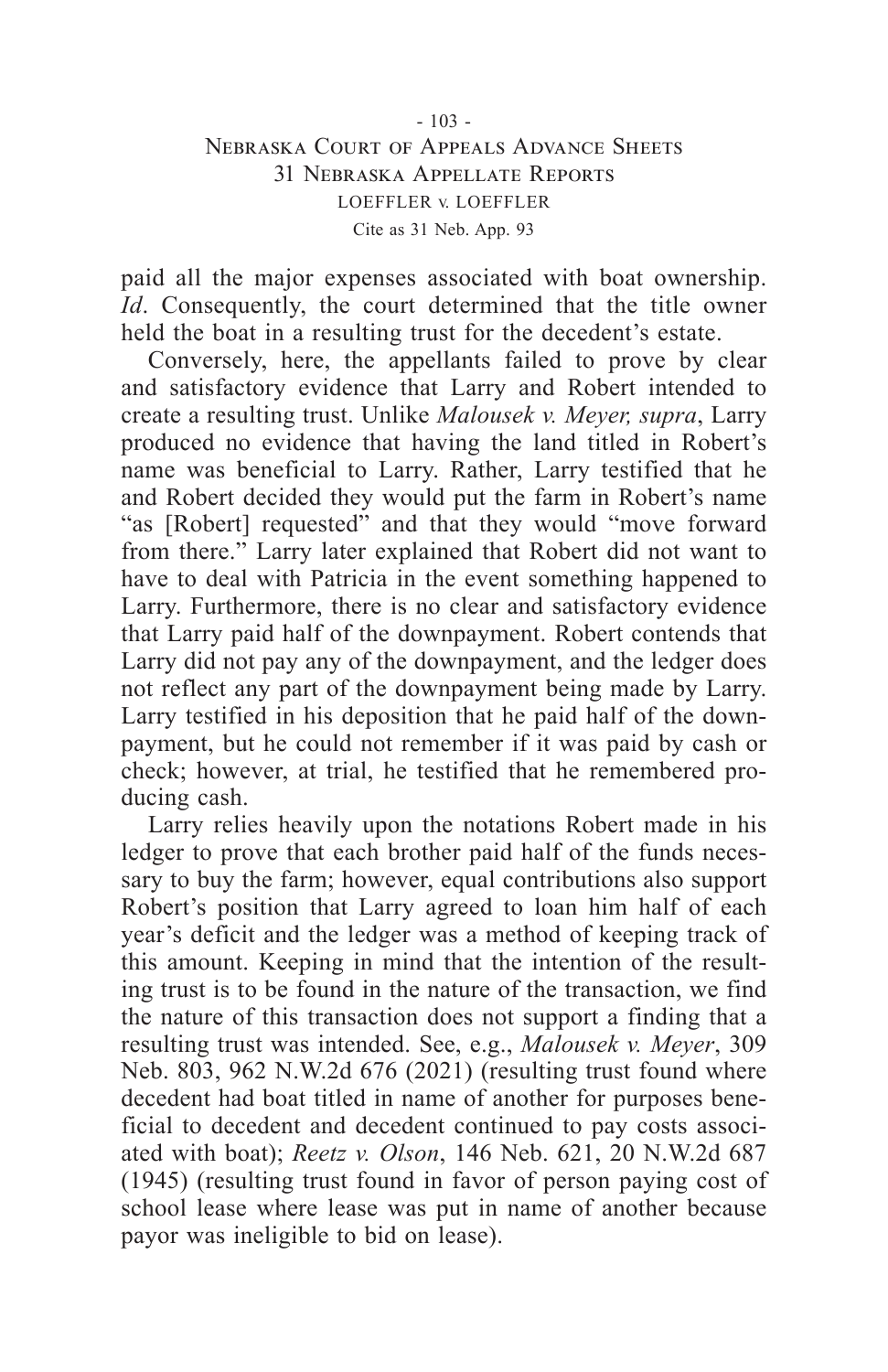Resulting trusts arise most frequently in situations in which one party pays the consideration for a purchase and title is taken in the name of another. *Reetz v. Olson, supra*. Here, however, there is no dispute that Robert paid consideration for the purchase of the land and title was taken in his name. The question is whether Larry's financial contributions were intended to be an investment or a loan. The burden was on Larry to produce clear and satisfactory evidence that a resulting trust was intended. Putting aside the conflicting testimony of Larry and Robert, our de novo review of the record does not provide clear and satisfactory evidence that the parties intended a resulting trust. The alleged reason for placing the property in Robert's name, Robert's management of the farm, Larry's failure to include his ownership interest as an asset on subsequent financial documentation, and Marla's testimony all cast doubt on whether Larry and Robert intended to create a resulting trust. Consequently, Larry failed to produce clear and satisfactory evidence that a resulting trust was created. The district court did not err in denying the appellants' claim, although we reach that determination on a basis other than relied upon by the district court. See *Doe v. Board of Regents*, 283 Neb. 303, 809 N.W.2d 263 (2012) (appellate court will affirm lower court's ruling that reaches correct result, albeit based on different reasoning).

#### *Patricia's Interrogatory Answers.*

The appellants assign that the district court erred when it disregarded Patricia's interrogatory answers without a basis to do so. The district court's order states, "Patricia . . . neither appeared at trial nor testified. Written discovery signed by Patricia was offered and received as Exhibit 11, but the Court has no ability to judge Patricia's credibility by these documents and gives them little to no weight."

The appellants argue that *State ex rel. Wagner v. Amwest Surety Ins. Co.*, 274 Neb. 121, 738 N.W.2d 813 (2007), supports their assertion that "[o]n de novo review, an appellate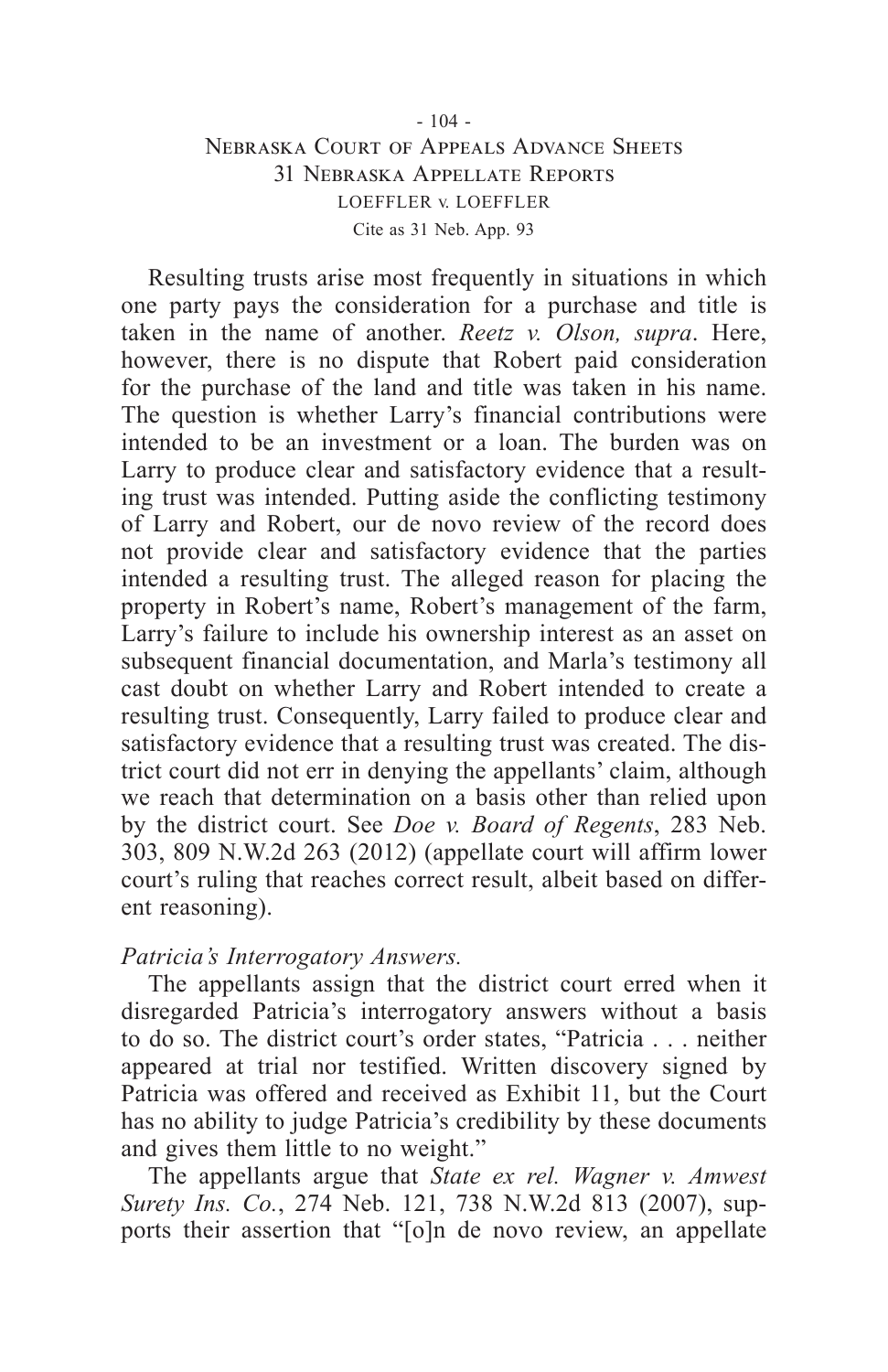court appraises the credibility of affidavit evidence in the light of other evidence but does not disregard it because it was not given as live testimony." Brief for appellants at 25. Our reading of *State ex rel. Wagner*, however, supports the district court's decision to give little to no weight to this evidence.

In *State ex rel. Wagner*, the court determined that the affidavit in question was not credible and was "simply too lacking in specificity and foundation" and untimely to contradict the other evidence. 274 Neb. at 130, 738 N.W.2d at 820. Although Patricia's interrogatory answers were not untimely, they do lack in specificity and foundation to weigh equally to the live, cross-examined testimony of Larry, Robert, and Marla. Patricia, a named party to the case, was not present at trial and did not testify. The answers to the interrogatories did not identify the foundation upon which Patricia's answers were made. And if, in fact, the purpose of omitting Larry's name on the deed was to preclude Patricia from having any interest in the land, we find it curious that she would have firsthand knowledge of the transaction. Furthermore, the discovery responses offered only self-serving affirmations of evidence already presented at trial by Larry; therefore, even if any error was committed, it was harmless. We find no merit in the appellants' assigned error.

#### *Remaining Assignments of Error and Cross-Appeal.*

The appellants assign that the district court erred when it dismissed their complaint. The assignment references and reiterates arguments addressed under the previous two sections. For the reason set forth above, we reject this argument.

The appellants assign that the district court erred in failing to award rents and profits to them. Based upon our determination that the appellants do not have an ownership interest in the farm, they are not entitled to its rents and profits.

[7] Based on our disposition of the above assignments of error, we need not address the error raised on cross-appeal.